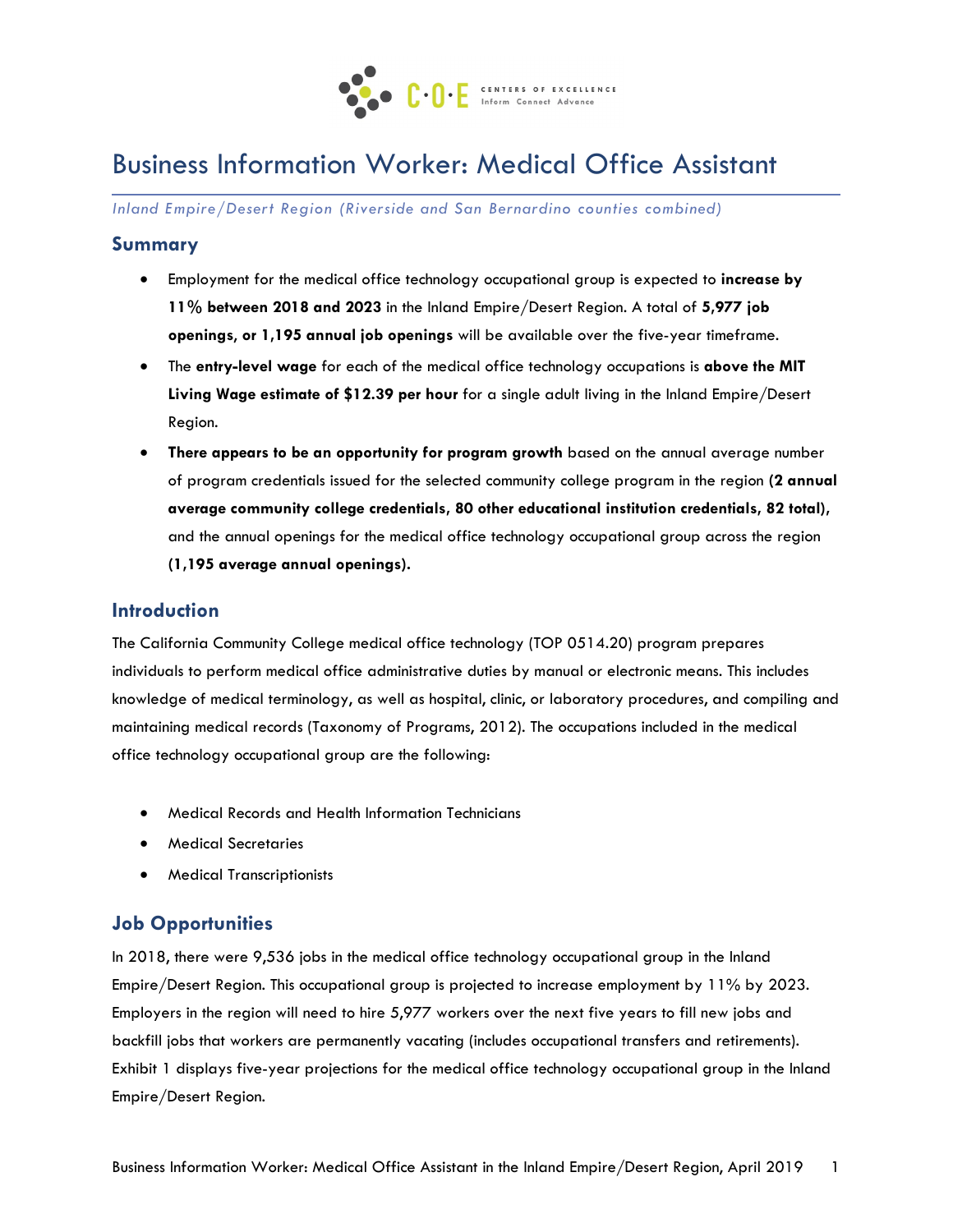

| 2018 Jobs | $2023$ Jobs | 5-Yr $%$<br>Change<br>(New Jobs) | 5-Yr Openings<br>$New +$<br><b>Replacement Jobs)</b> | Annual<br><b>Openings (New +</b><br><b>Replacement Jobs)</b> | $%$ of $%$<br>workers<br>age $55+$ |
|-----------|-------------|----------------------------------|------------------------------------------------------|--------------------------------------------------------------|------------------------------------|
| 9,536     | 10.619      | $1\%$                            | 5,977                                                | 1.195                                                        | 27%                                |

#### *Exhibit 1: Five-year projections for the medical office technology occupational group*

Source: EMSI 2018.4

### **Earnings**

The entry-level wages for each of the medical office technology occupations are above the MIT Living Wage estimate of \$12.39 per hour for a single adult living in the Inland Empire/Desert Region (Glasmeier, 2019). The median wages are sufficient for two working adults and one child (\$14.75 per hour, per adult, or \$30,680 annually for each adult). Exhibit 2 displays wage information for the medical office technology occupational group in the Inland Empire/Desert Region.

#### *Exhibit 2: Earnings for the medical office technology occupational group*

| Medical Office Technology<br><b>Occupational Group</b>              | <b>Entry to Experienced Hourly</b><br><b>Wage Range*</b> | <b>Median</b><br>Wage* | <b>Average Annual</b><br><b>Earnings</b> |
|---------------------------------------------------------------------|----------------------------------------------------------|------------------------|------------------------------------------|
| <b>Medical Records and Health</b><br><b>Information Technicians</b> | \$15.82 to \$27.28                                       | \$19.26                | \$46,800                                 |
| <b>Medical Transcriptionists</b>                                    | \$14.05 to \$24.97                                       | \$17.05                | \$40,400                                 |
| <b>Medical Secretaries</b>                                          | \$13.55 to \$19.49                                       | \$16.25                | \$35,400                                 |

Source: EMSI 2018.4

\*Entry Hourly is 25<sup>th</sup> percentile wage, the median is 50<sup>th</sup> percentile wage, and experienced is 75<sup>th</sup> percentile wage.

# **Job Postings, Employers, Skills, and Education**

Exhibit 3 displays the number of job ads posted during the last 12 months along with the regional and statewide average time to fill for the medical office technology occupational group in the Inland Empire/Desert Region. On average, local employers fill online job postings for the medical office technology occupational group within 34 days. This regional average is the same as the statewide average, indicating that it is neither relatively easy nor difficult for local employers to find qualified candidates.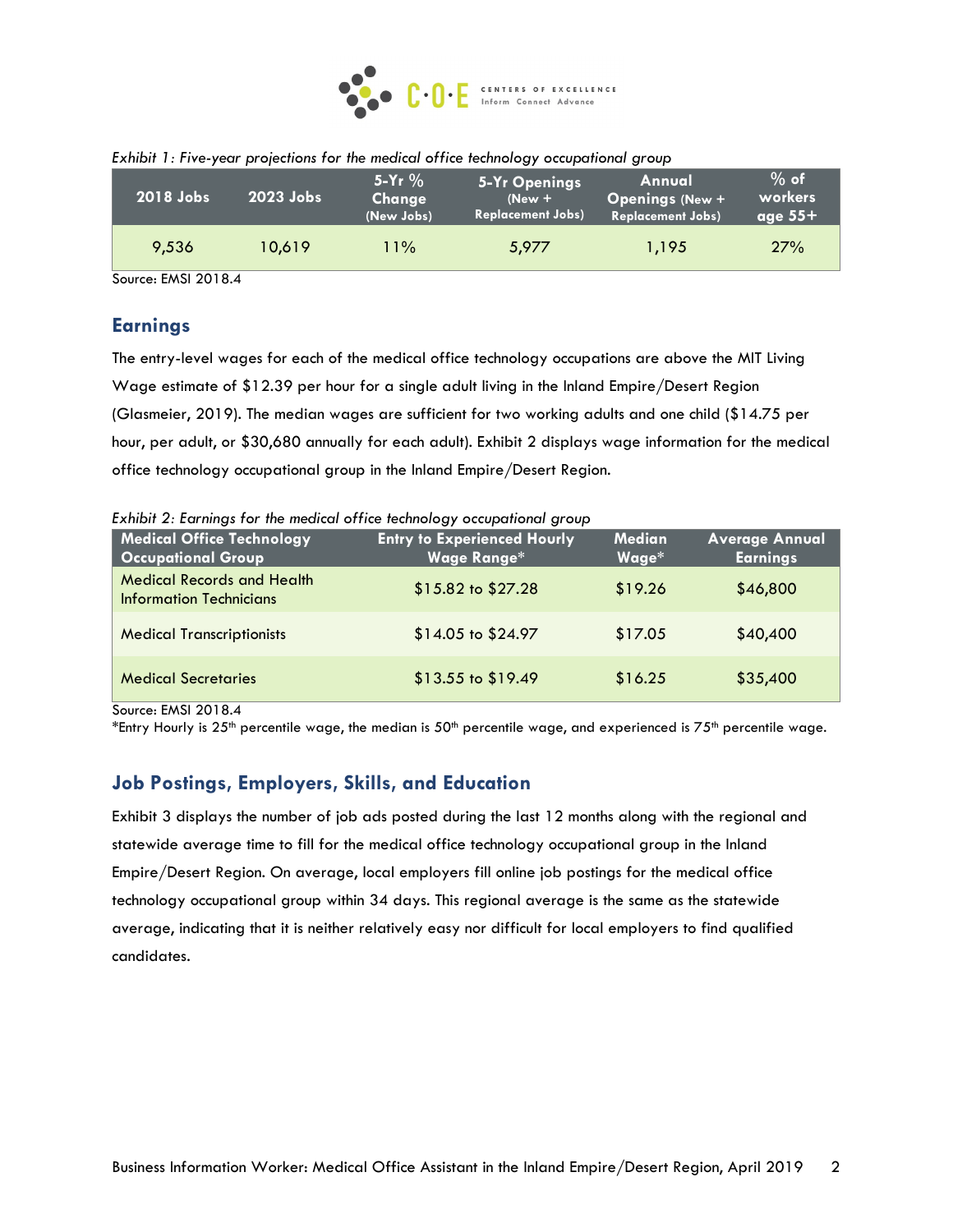

|      |  | Exhibit 3: Job ads and time to fill for the medical office technology occupational group, Apr 2018 – Mar |  |
|------|--|----------------------------------------------------------------------------------------------------------|--|
| 2019 |  |                                                                                                          |  |

| <b>Medical Office Technology Occupational</b><br>Group              | <b>Job Ads</b> | Regional Average<br>Time to Fill (Days) | <b>California Average</b><br><b>Time to Fill (Days)</b> |
|---------------------------------------------------------------------|----------------|-----------------------------------------|---------------------------------------------------------|
| <b>Medical Records and Health Information</b><br><b>Technicians</b> | 1.297          | 40                                      | 40                                                      |
| <b>Medical Secretaries</b>                                          | 1,266          | 28                                      | 28                                                      |
| <b>Medical Transcriptionists</b>                                    | 103            | 29                                      | 29                                                      |
| Total                                                               | 2,666          | 34                                      | 34                                                      |

Source: Burning Glass – Labor Insights

Exhibit 4 displays the employers posting the most job ads for the medical office technology occupational group during the last 12 months in the Inland Empire/Desert Region.

*Exhibit 4: Employers posting the most job ads for the medical office technology occupational group, Apr 2018 – Mar 2019*

| <b>Medical Office Technology Occupational Group</b>                    | <b>Employers</b>                                                                                                                      |
|------------------------------------------------------------------------|---------------------------------------------------------------------------------------------------------------------------------------|
| <b>Medical Records and Health Information Technicians</b><br>$(n=820)$ | Loma Linda University Health<br>$\bullet$<br><b>Tenet Health System</b><br><b>Prime Healthcare</b><br>$\bullet$                       |
| Medical Secretaries (n=984)                                            | Pacific Dental Services, Inc.<br>$\bullet$<br>Loma Linda University Health<br>$\bullet$<br><b>Arrowhead Orthopaedics</b><br>$\bullet$ |
| Medical Transcriptionists $(n=25)$                                     | <b>Virtual Vocations</b><br><b>Tenet Health System</b><br>$\bullet$<br><b>EPIC Management</b><br>$\bullet$                            |

Source: Burning Glass – Labor Insights

Exhibit 5 displays a sample of specialized, employability, and software and programming skills that employers are seeking when looking for workers to fill positions in the medical office technology occupational group. Specialized skills are occupation-specific skills that employers are requesting for industry or job competency. Employability skills are foundational skills that transcend industries and occupations; this category is commonly referred to as "soft skills." The skills requested in job postings may be utilized as a helpful guide for curriculum development.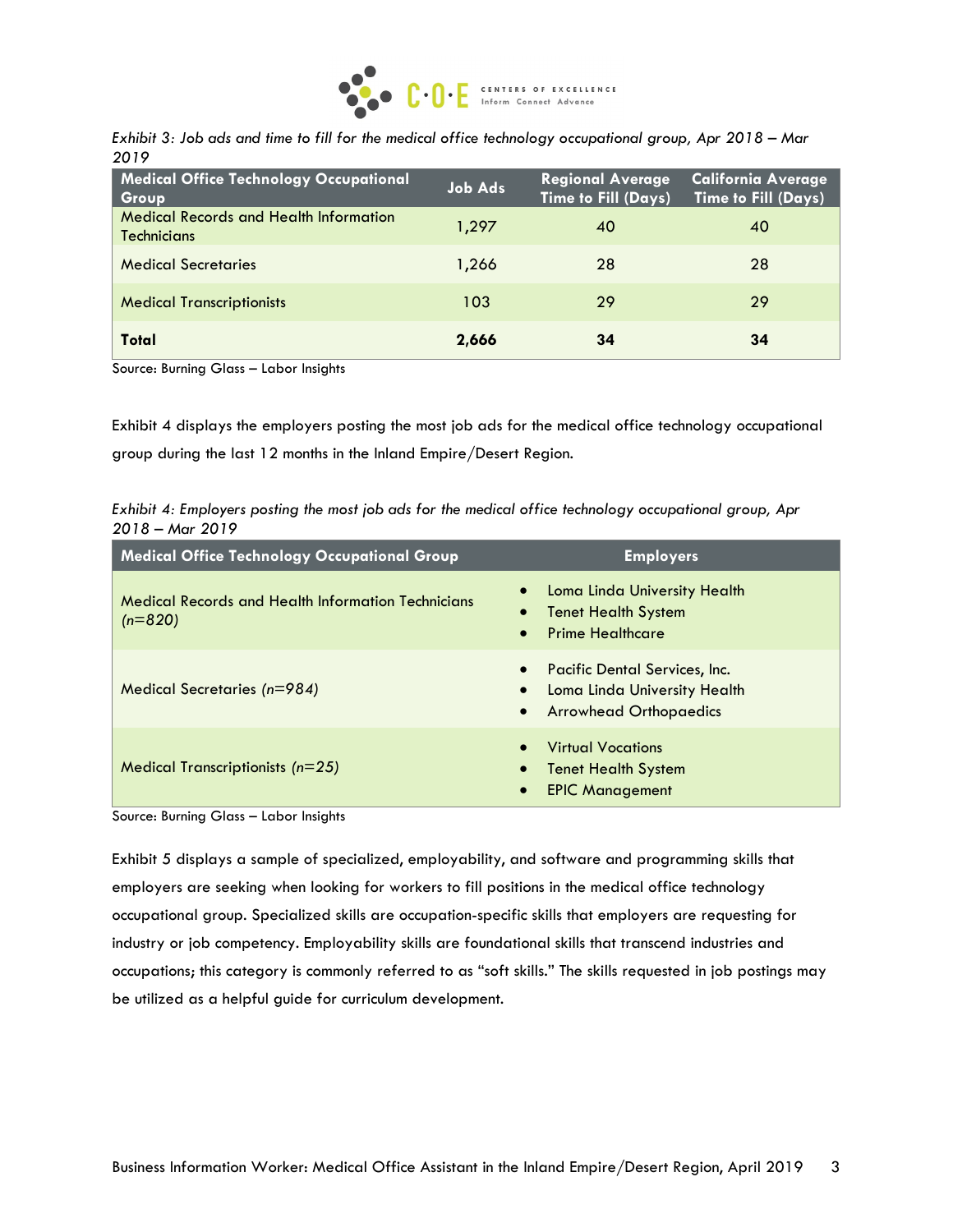

| <b>Medical Office</b><br>Technology<br><b>Occupational Group</b>                   | <b>Specialized Skills</b>                                                                                    | <b>Employability Skills</b>                                                                            | Software and<br><b>Programming Skills</b>                                                                                                         |
|------------------------------------------------------------------------------------|--------------------------------------------------------------------------------------------------------------|--------------------------------------------------------------------------------------------------------|---------------------------------------------------------------------------------------------------------------------------------------------------|
| <b>Medical Records and</b><br><b>Health Information</b><br>Technicians $(n=1,210)$ | <b>Medical Coding</b><br><b>Customer Billing</b><br>$\bullet$<br>Medical<br>Terminology                      | <b>Communication Skills</b><br>Detail-Oriented<br>$\bullet$<br>Teamwork/<br>$\bullet$<br>Collaboration | Microsoft Office<br>$\bullet$<br><b>Healthcare</b><br>$\bullet$<br>Common Procedure<br><b>Coding System</b><br>(HCPCS)<br>ICD-10 & 9<br>$\bullet$ |
| <b>Medical Secretaries</b><br>$(n=1,130)$                                          | Administrative<br>$\bullet$<br>Support<br>Scheduling<br>$\bullet$<br><b>Appointment Setting</b><br>$\bullet$ | <b>Communication Skills</b><br>Telephone Skills<br>$\bullet$<br><b>Bilingual</b><br>$\bullet$          | Microsoft Office<br>$\bullet$                                                                                                                     |
| Medical<br><b>Transcriptionists</b><br>$(n=101)$                                   | Scheduling<br><b>Treatment Planning</b><br>$\bullet$<br><b>Dictation</b><br>$\bullet$                        | <b>Typing</b><br><b>Communication Skills</b><br>$\bullet$<br><b>Computer Literacy</b><br>$\bullet$     | Microsoft Office<br>$\bullet$                                                                                                                     |

*Exhibit 5: Sample of in-demand skills from employer job ads f, Apr 2018 – Mar 2019*

Source: Burning Glass – Labor Insights

Exhibit 6 displays the work experience and entry-level education typically required to enter each occupation according to the Bureau of Labor Statistics (BLS), educational attainment for incumbent workers with "some college, no degree" and an "associate degree" according to the U.S. Census (2016-17), and the minimum advertised education requirement from employer job ads. Job posting data suggests that most employers are looking for a candidate with a community college level of education.

| <b>Medical Office</b>                                                            | <b>Typical Entry-</b>                    |                                   | <b>Minimum Advertised Education Requirement</b><br>from Job Ads |                                                     |                            |                                          |  |
|----------------------------------------------------------------------------------|------------------------------------------|-----------------------------------|-----------------------------------------------------------------|-----------------------------------------------------|----------------------------|------------------------------------------|--|
| Technology<br>Occupational<br>Group                                              | Level<br><b>Education</b><br>Requirement | <b>Educational</b><br>Attainment* | <b>Number</b><br>of Job<br>Ads $(n=)$                           | High school<br>diploma or<br>vocational<br>training | <b>Associate</b><br>degree | <b>Bachelor's</b><br>degree or<br>higher |  |
| <b>Medical Records</b><br>and Health<br><b>Information</b><br><b>Technicians</b> | Postsecondary<br>nondegree<br>award      | 56%                               | 622                                                             | 65%                                                 | 16%                        | 19%                                      |  |
| Medical<br><b>Secretaries</b>                                                    | High school<br>diploma or<br>equivalent  | 47%                               | 558                                                             | 91%                                                 | 3%                         | 6%                                       |  |
| Medical<br><b>Transcriptionists</b>                                              | Postsecondary<br>nondegree<br>award      | 56%                               | 9                                                               | 100%                                                |                            |                                          |  |

*Exhibit 6: Typical entry-level education, educational attainment, and advertised education, Apr 18 – Mar 19*

Source: EMSI 2018.4, Burning Glass – Labor Insights

\*Percentage of incumbent workers with a Community College Credential or Some Postsecondary Coursework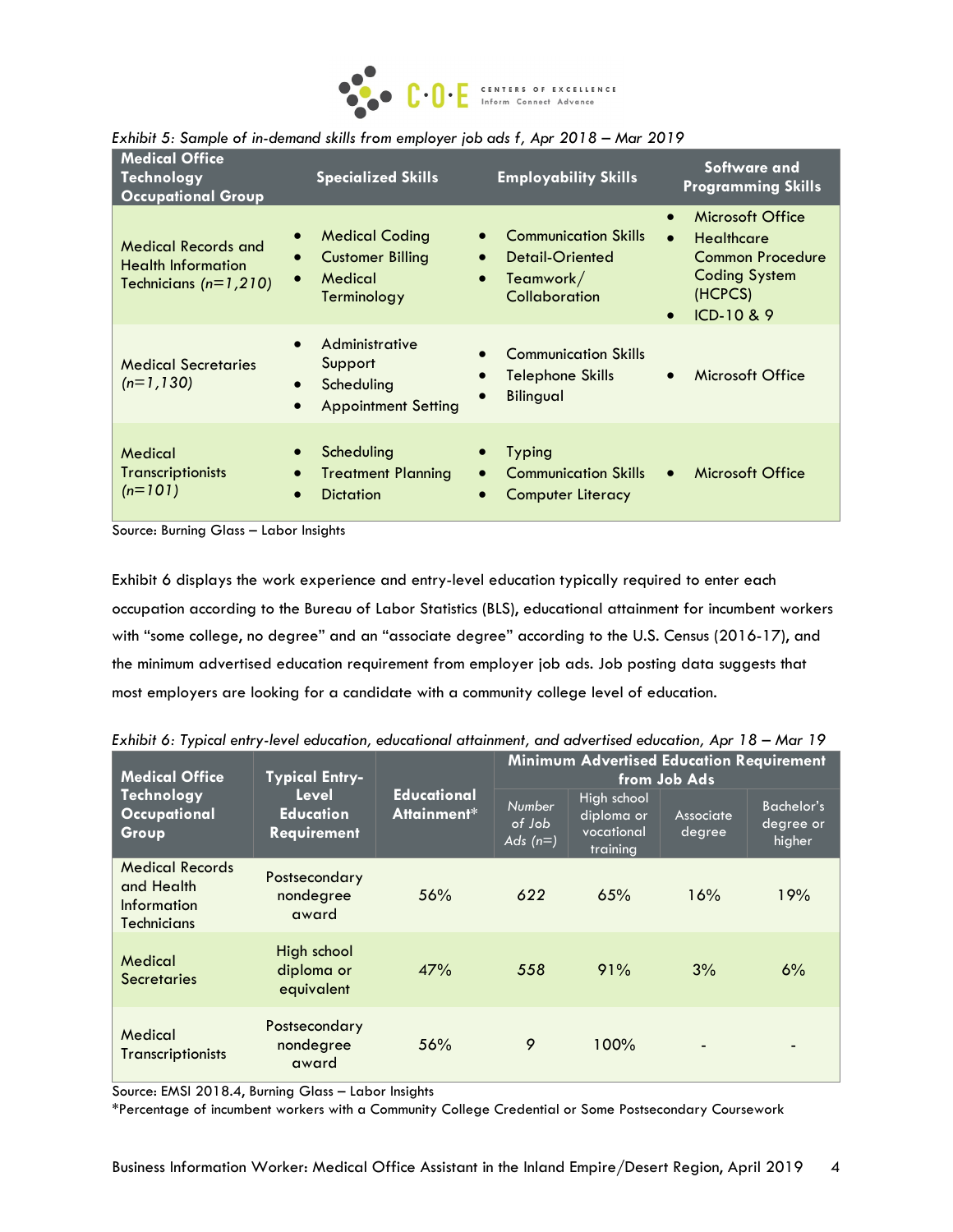

The California Health Information Association (CHIA), an affiliate of the American Health Information Management Associate (AHIMA), is the premier association for health information professionals in California. CHIA provides a variety of health information management and coding certifications that can be reviewed online (CHIA, 2019). Exhibit 7 displays the certifications required by employers posting job ads for the medical office technology occupational group in the Inland Empire/Desert Region.

*Exhibit 7: Top certifications required by employer job ads in the Inland Empire/Desert Region, Apr 2018 – Mar 2019*

| <b>Medical Office Technology Occupational</b><br>Group                   | <b>Certifications</b>                                                                                                                          |
|--------------------------------------------------------------------------|------------------------------------------------------------------------------------------------------------------------------------------------|
| <b>Medical Records and Health Information</b><br>Technicians ( $n=547$ ) | Registered Health Information Technician (RHIT)<br><b>Registered Health Information Administrator (RHIA)</b><br><b>Certified Medical Coder</b> |
| Medical Secretaries $(n=199)$                                            | First Aid CPR AED<br>Driver's License<br><b>Basic Life Saving (BLS)</b>                                                                        |
| Medical Transcriptionists $(n=37)$                                       | <b>Certified Medical Transcriptionist</b>                                                                                                      |

Source: Burning Glass – Labor Insights

# **Student Completions and Program Outcomes**

Exhibit 7 displays the average annual regional California Community College (CCC) credentials conferred during the three academic years between 2014 and 2017, from the California Community Colleges Chancellor's Office Management Information Systems (MIS) Data Mart, along with the headcount from the most recent year available on LaunchBoard. Credentials are the combined total of associate degrees and certificates issued during the timeframe, divided by three in order to calculate an annual average. This is done to minimize the effect of atypical variation that might be present in a single year. Headcount is the unduplicated number of students who enrolled in one or more courses in the program. The relevant TOP code is from the Taxonomy of Programs manual, and the corresponding program titles used at each college (in *italics*) is sourced from the Chancellor's Office Curriculum Inventory (COCI). Please note, a credential is not always equal to a single person in search of a job opening since a student may earn more than one credential, such as an associate degree in addition to a certificate.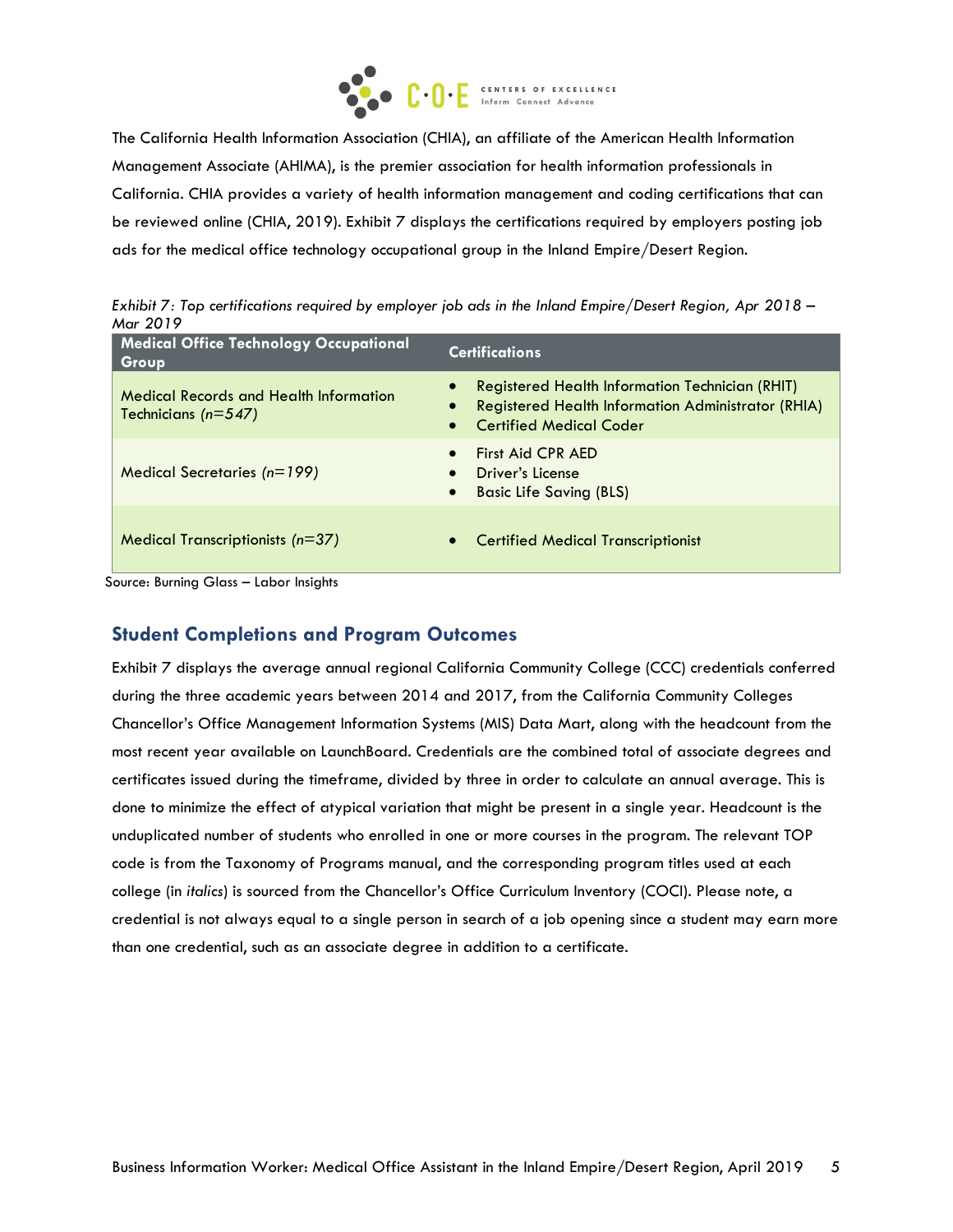

*Exhibit 7: Annual average community college credentials and headcount for the medical office technology program in the Inland Empire/Desert Region*

| 0514.20 Medical Office Technology - local<br>program title                                                                                                                                                                   | <b>CCC Headcount,</b><br>Academic Year 2016-17 | <b>CCC Annual Average</b><br><b>Credentials, Academic</b><br><b>Years 2014-17</b> |
|------------------------------------------------------------------------------------------------------------------------------------------------------------------------------------------------------------------------------|------------------------------------------------|-----------------------------------------------------------------------------------|
| <b>Chaffey</b> - Professional Administrative Assistant:<br>Medical/Electronic Health Records/Medical Biller<br><b>Specialist/Inpatient Medical Coder</b><br>Specialist/Outpatient Medical Coder/Medical<br>Insurance Billing |                                                |                                                                                   |
| Associate Degree                                                                                                                                                                                                             |                                                |                                                                                   |
| Certificate 30 to $< 60$ semester units                                                                                                                                                                                      |                                                | $1*$                                                                              |
| San Bernardino                                                                                                                                                                                                               | 121                                            |                                                                                   |
| Victor Valley - Medical Office                                                                                                                                                                                               |                                                |                                                                                   |
| Certificate 30 to $< 60$ semester units                                                                                                                                                                                      |                                                | $1*$                                                                              |
| <b>Total CCC Headcount,</b><br>Academic Year 2016-17                                                                                                                                                                         | 121                                            |                                                                                   |
| <b>Total Annual Average CCC Credentials,</b><br>Academic Years 2014-17                                                                                                                                                       |                                                | 2                                                                                 |

Source: LaunchBoard, MIS Data Mart, COCI

\*Chaffey awarded 1 30 to < 60-semester unit certificate in 2015-16. Victor Valley awarded 1 30 to < 60-semester unit certificate in 2016-17.

Community college student outcome information is from LaunchBoard and based on the selected TOP code and region. These metrics are based on records submitted to the California Community Colleges Chancellor's Office Management Information Systems (MIS) by community colleges, which comes from selfreported student information from CCC Apply and the National Student Clearinghouse. Employment and earnings metrics are sourced from records provided by California's Employment Development Department's Unemployment Insurance database. When available, outcomes for completers are reported in order to demonstrate the impact that earning a degree or certificate can have on employment and earnings. For more information on the types of students included for each metric, please see the web link for LaunchBoard's Strong Workforce Program Metrics Data Element Dictionary in the References section (LaunchBoard, 2019a). Finally, employment in a job closely related to the field of study comes from selfreported student responses on the CTE Employment Outcomes Survey (CTEOS), administered by Santa Rosa Junior College (LaunchBoard, 2017). Data from the latest academic year for each metric is provided in Exhibit 8.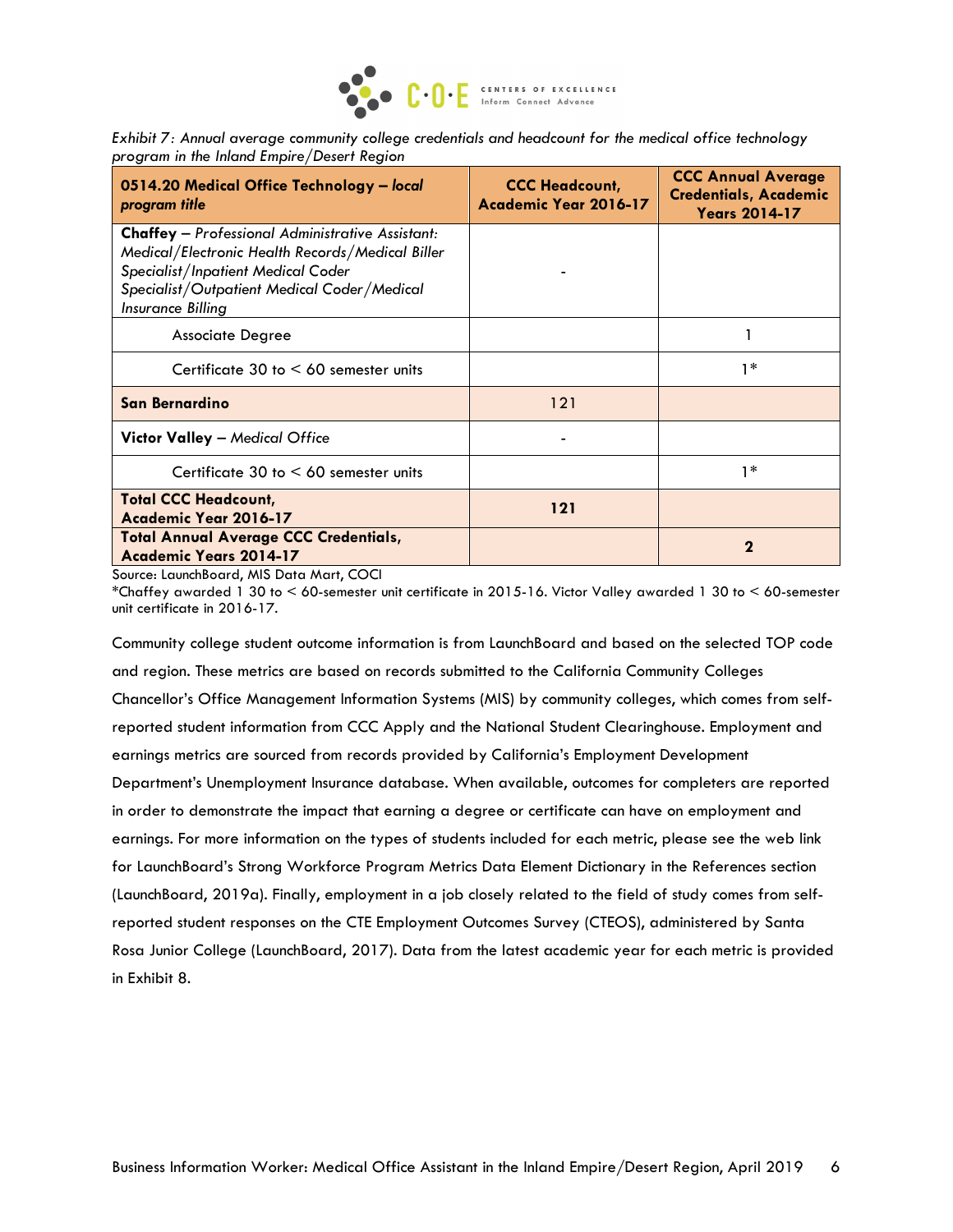

#### *Exhibit 8: Medical office technology strong workforce program outcomes*

| <b>Strong Workforce Program Metrics:</b><br>0514.20 - Medical Office Technology<br>Academic Year 2015-16, unless noted otherwise | <b>Inland</b><br><b>Empire/Desert</b><br><b>Region</b> | <b>California</b><br><b>Median</b> |
|----------------------------------------------------------------------------------------------------------------------------------|--------------------------------------------------------|------------------------------------|
| Course enrollments (2016-17)                                                                                                     | 121                                                    | 136                                |
| Completed $12+$ units in one year (2016-17)                                                                                      | N/A                                                    | 26                                 |
| Economically disadvantaged students* (2016-17)                                                                                   | 83%                                                    | 78%                                |
| Transferred to a four-year institution                                                                                           | 10                                                     | 18                                 |
| Employed in the fourth fiscal quarter after exit (all exiters)                                                                   | 77%                                                    | 73%                                |
| Median annual earnings* (all exiters)                                                                                            | \$25,506                                               | \$20,767                           |
| Job closely related to the field of study (2014-15)                                                                              | N/A                                                    | 79%                                |
| Median change in earnings (all exiters)                                                                                          | 107%                                                   | 55%                                |
| Attained a living wage (completers and skills-builders)                                                                          | 52%                                                    | 47%                                |

Source: LaunchBoard

\*Data for these metrics is available in Community College Pipeline. All others are available in Strong Program Workforce Metrics.

Credentials granted from other educational providers outside of the California Community College system are displayed in Exhibit 9, along with the relevant CIP code. This is final release data compiled from the Integrated Postsecondary Education Data System (IPEDS) for the most recent three years available.

*Exhibit 9: Annual average other educational providers credentials awarded for medical administrative/executive assistant and medical secretary programs*

| 51.0716 - Medical Administrative/Executive<br><b>Assistant and Medical Secretary</b>      | <b>Other Educational Providers Annual Average</b><br><b>Credentials, Academic Years 2013-16</b> |
|-------------------------------------------------------------------------------------------|-------------------------------------------------------------------------------------------------|
| <b>American College of Healthcare</b>                                                     |                                                                                                 |
| Award < 1 academic yr                                                                     | 10                                                                                              |
| <b>California Nurses Educational Institute</b>                                            |                                                                                                 |
| Award $\leq 1$ academic yr                                                                | 4                                                                                               |
| Milan Institute-Palm Desert                                                               |                                                                                                 |
| Award < 1 academic yr                                                                     | 25                                                                                              |
| <b>North-West College-Riverside</b>                                                       |                                                                                                 |
| Award $\leq 1$ academic yr                                                                | 5                                                                                               |
| <b>Riverside County Office of Education-School of</b><br><b>Career Education</b>          |                                                                                                 |
| Award < 1 academic yr                                                                     | 36                                                                                              |
| <b>Total Annual Average Other Credentials,</b><br>Academic Years 2013-16<br>Counce INFINO | 80                                                                                              |

Source: IPEDS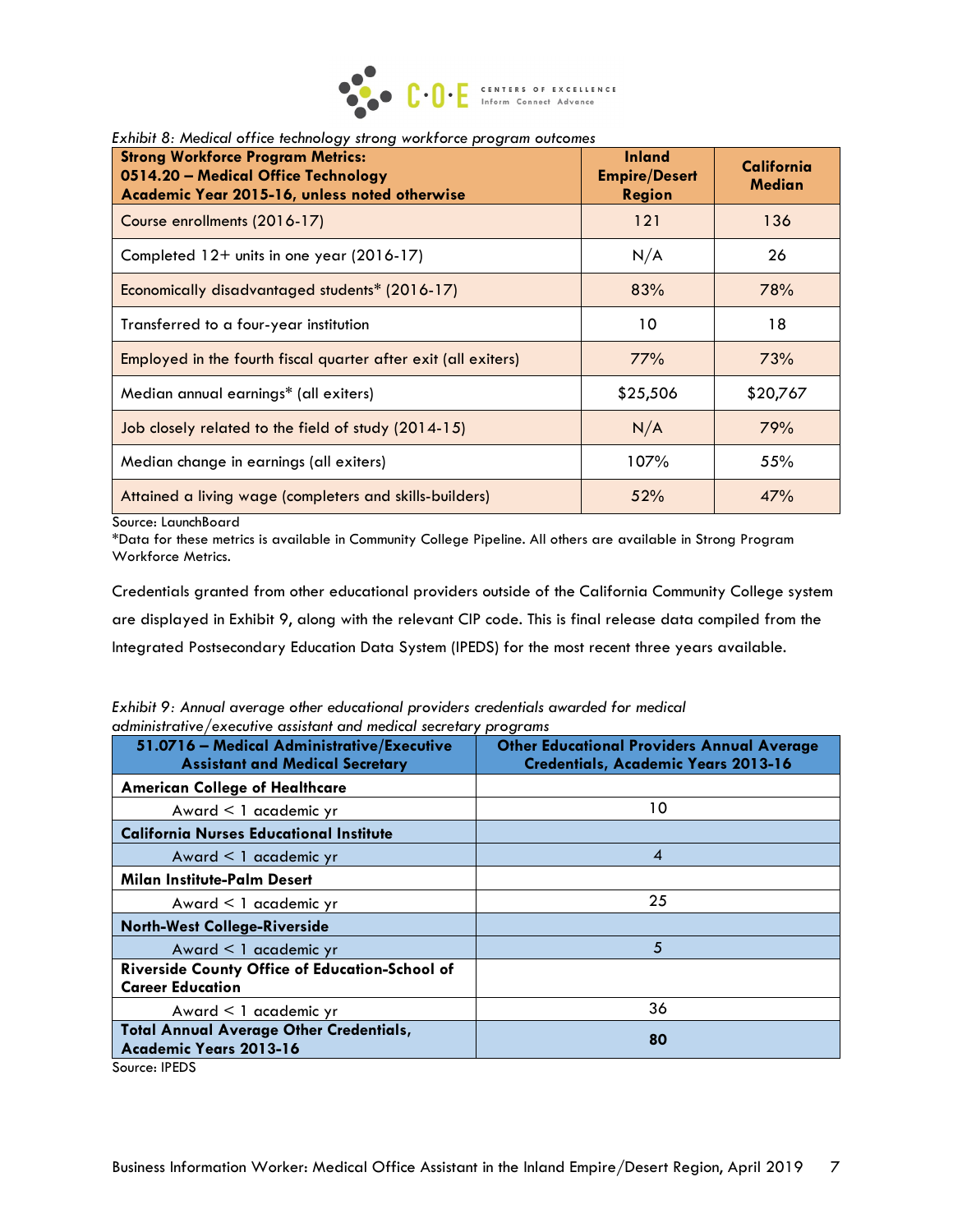

### **References**

Burning Glass Technologies. (2019). *Labor Insights/Jobs.* Retrieved from<https://www.burning-glass.com/>

- California Health Information Association. (2019). *CAHIM Accredited HIM & HI Programs in California*. Retrieved from<https://californiahia.org/cahiim-accredited-him-hi-programs-california>
- California Community Colleges Chancellor's Office. LaunchBoard. (2019). *California Community Colleges LaunchBoard.* Retrieved from<https://www.calpassplus.org/Launchboard/Home.aspx>
- California Community Colleges Chancellor's Office. LaunchBoard. (2019a). *Strong Workforce Program Metrics Data Element Dictionary.* Pg. 3. Retrieved from <https://www.calpassplus.org/MediaLibrary/calpassplus/launchboard/Documents/SWP-DED.PDF>
- California Community Colleges Chancellor's Office Management Information Systems (MIS) Data Mart. (2019). *Data Mart.* Retrieved from<https://datamart.cccco.edu/datamart.aspx>
- California Community Colleges Chancellor's Office, Curriculum and Instructional Unit, Academic Affairs Division. (2012). *Taxonomy of Programs, 6th Edition, Corrected Version.* Retrieved from [http://extranet.cccco.edu/Portals/1/AA/Credit/2013Files/TOPmanual6\\_2009\\_09corrected\\_12.](http://extranet.cccco.edu/Portals/1/AA/Credit/2013Files/TOPmanual6_2009_09corrected_12.5.13.pdf) [5.13.pdf](http://extranet.cccco.edu/Portals/1/AA/Credit/2013Files/TOPmanual6_2009_09corrected_12.5.13.pdf)
- Economic Modeling Specialists International (EMSI) (2019). *Datarun 2018.4.* Retrieved from <https://www.economicmodeling.com/>
- Glasmeier, A. Massachusetts Institute of Technology (MIT). (2019). Retrieved from <http://livingwage.mit.edu/>
- National Center for O\*NET Development. (2019). *O\*NET OnLine.* Retrieved from <https://www.onetonline.org/>

### **Contact**

Michael Goss, Director Center of Excellence, Inland Empire/Desert Region [michael.goss@chaffey.edu](mailto:michael.goss@chaffey.edu) April 2019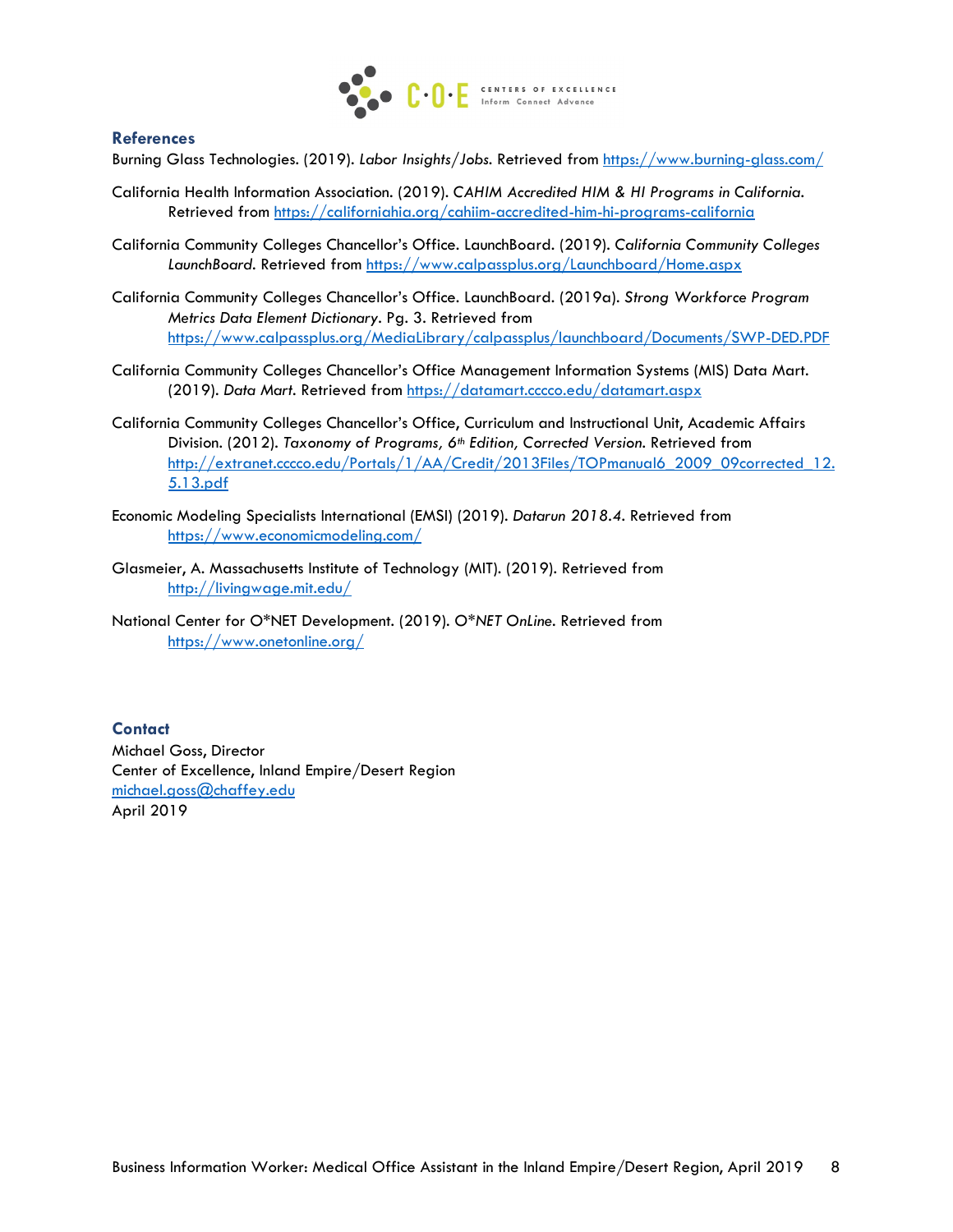

### **Appendix: Occupation definitions, sample job titles, five-year projections for medical office technology occupations**

*Occupation Definitions (SOC) code), Education and Training Requirement, Community College Educational Attainment*

#### **Medical Records and Health Information Technicians (29-2071)**

Compile, process, and maintain medical records of hospital and clinic patients in a manner consistent with medical, administrative, ethical, legal, and regulatory requirements of the health care system. Process, maintain, compile, and report patient information for health requirements and standards in a manner consistent with the healthcare industry's numerical coding system.

*Sample job titles:* Coder, Health Information Clerk, Health Information Specialist, Health Information Technician (Health Information Tech), Medical Records Analyst, Medical Records Clerk, Medical Records Coordinator, Medical Records Director, Medical Records Technician (Medical Records Tech), Registered Health Information Technician (RHIT)

*Entry-Level Educational Requirement: Postsecondary nondegree award Training Requirement: None Incumbent workers with a Community College Award or Some Postsecondary Coursework: 56%*

#### **Medical Transcriptionists (31-9094)**

Transcribe medical reports recorded by physicians and other healthcare practitioners using various electronic devices, covering office visits, emergency room visits, diagnostic imaging studies, operations, chart reviews, and final summaries. Transcribe dictated reports and translate abbreviations into fully understandable form. Edit as necessary and return reports in either printed or electronic form for review and signature, or correction.

*Sample job titles:* Clinical Medical Transcriptionist, Documentation Specialist, Medical Language Specialist, Medical Secretary, Medical Transcriber, Medical Transcription, Medical Transcription Supervisor, Medical Transcriptionist, Radiology Transcriptionist, Transcriptionist

*Entry-Level Educational Requirement: Postsecondary nondegree award Training Requirement: None Incumbent workers with a Community College Award or Some Postsecondary Coursework: 56%*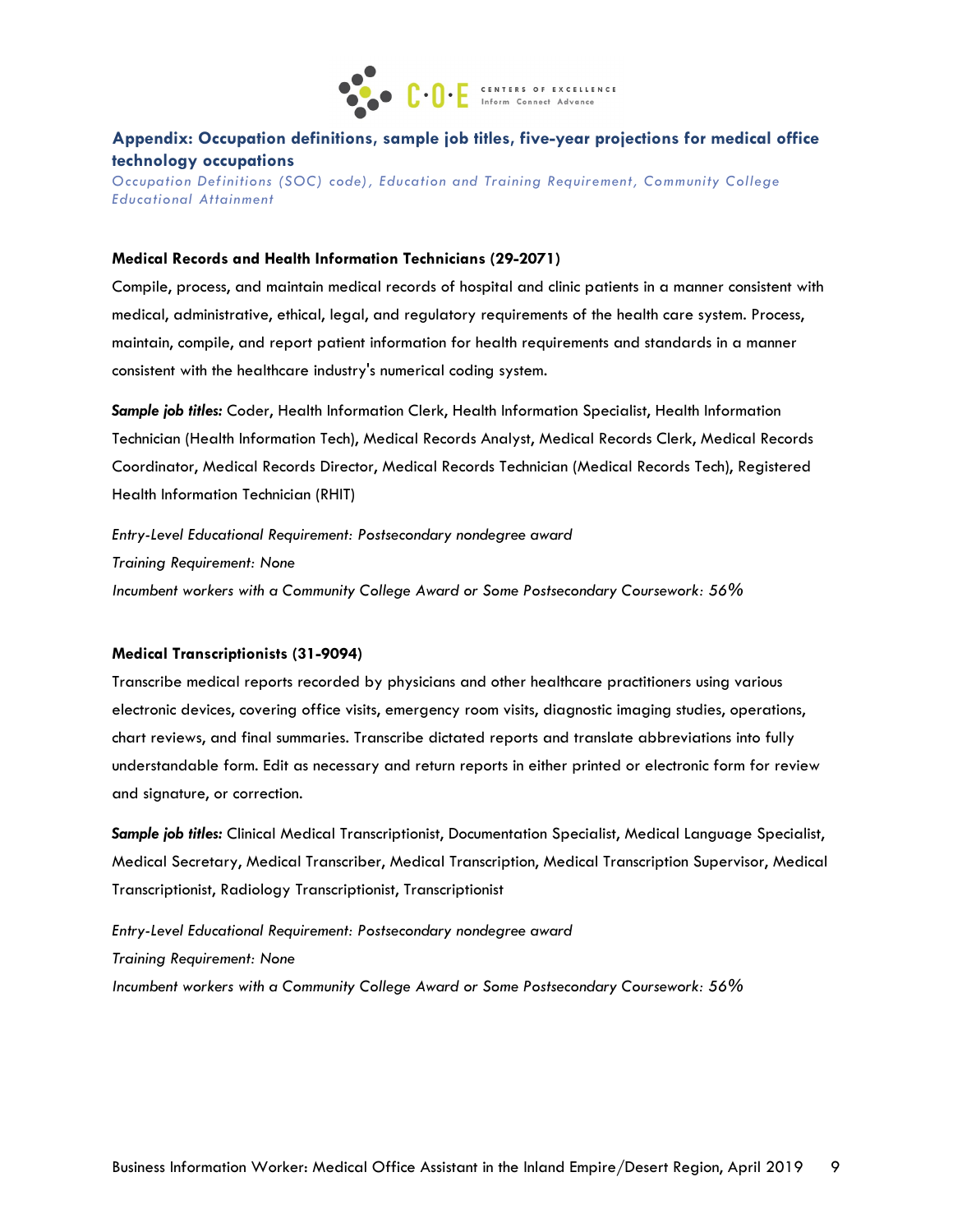

#### **Medical Secretaries (43-6013)**

Perform secretarial duties using specific knowledge of medical terminology and hospital, clinic, or laboratory procedures. Duties may include scheduling appointments, billing patients, and compiling and recording medical charts, reports, and correspondence.

*Sample job titles:* Admissions Coordinator, Billing Coordinator, Health Unit Coordinator, Medical Office Specialist, Medical Secretary, Patient Coordinator, Physician Office Specialist, Unit Secretary, Unit Support Representative, Ward Clerk

*Entry-Level Educational Requirement: High school diploma or equivalent Training Requirement: Between one and twelve months of on-the-job training Incumbent workers with a Community College Award or Some Postsecondary Coursework: 47%*